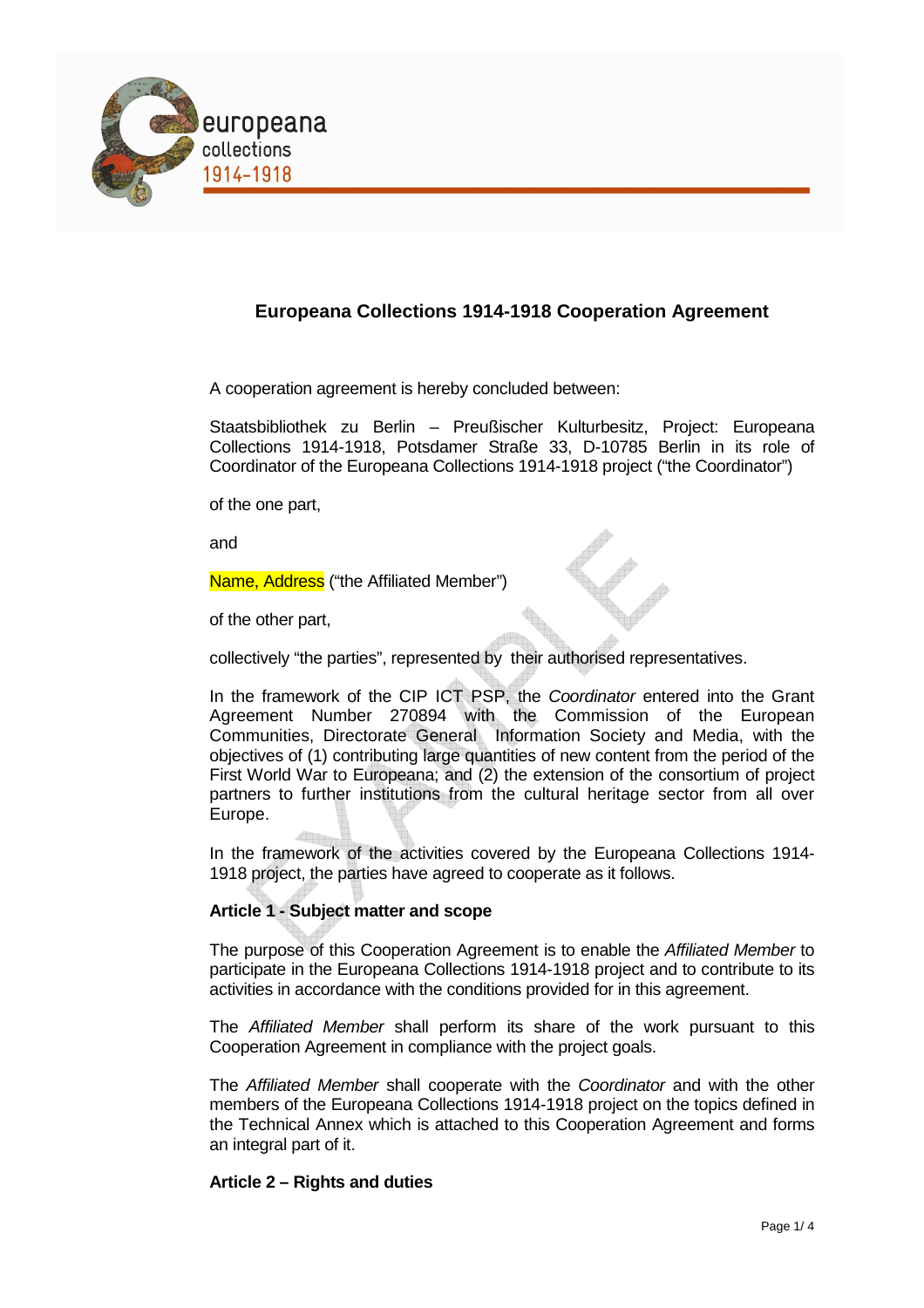

 $\overline{a}$ 

The Affiliated Member will have the right to:

- Be invited to conferences, international workshops and project meetings organised by Europeana Collections 1914-1918<sup>1</sup>;
- Have access to the Europeana Collections 1914-1918 deliverables, technical reports and other materials produced by the project in the frame of the scope of the Europeana Collections 1914-1918 initiative;
- Make use of the Europeana Collections 1914-1918 classification and of the tools and technologies developed during the project;
- Disseminate Europeana Collections 1914-1918 results;

The Affiliated Member will have the duty to:

Report on the activities performed and on the initiatives undertaken.

### **Article 3 - Entry into force of the Cooperation Agreement**

The Cooperation Agreement shall enter into force from the date of its signature.

#### **Article 4 - Completion, expiry or termination of the Cooperation Agreement**

- The present Cooperation Agreement shall terminate on the date of completion or termination of the Europeana Collections 1914-1918 Grant Agreement with the European Commission.
- In the case that the Europeana Collections 1914-1918 project will continue its activities beyond the completion of the Grant Agreement with the European Commission, this Cooperation Agreement can be renewed on the basis of a mutual decision of the parties.
- Each party may terminate this agreement subject to two months' written notice.

 $1$  Travel and subsistence costs will be sustained autonomously by the Affiliated Member, unless otherwise specified in the attached Technical Annex.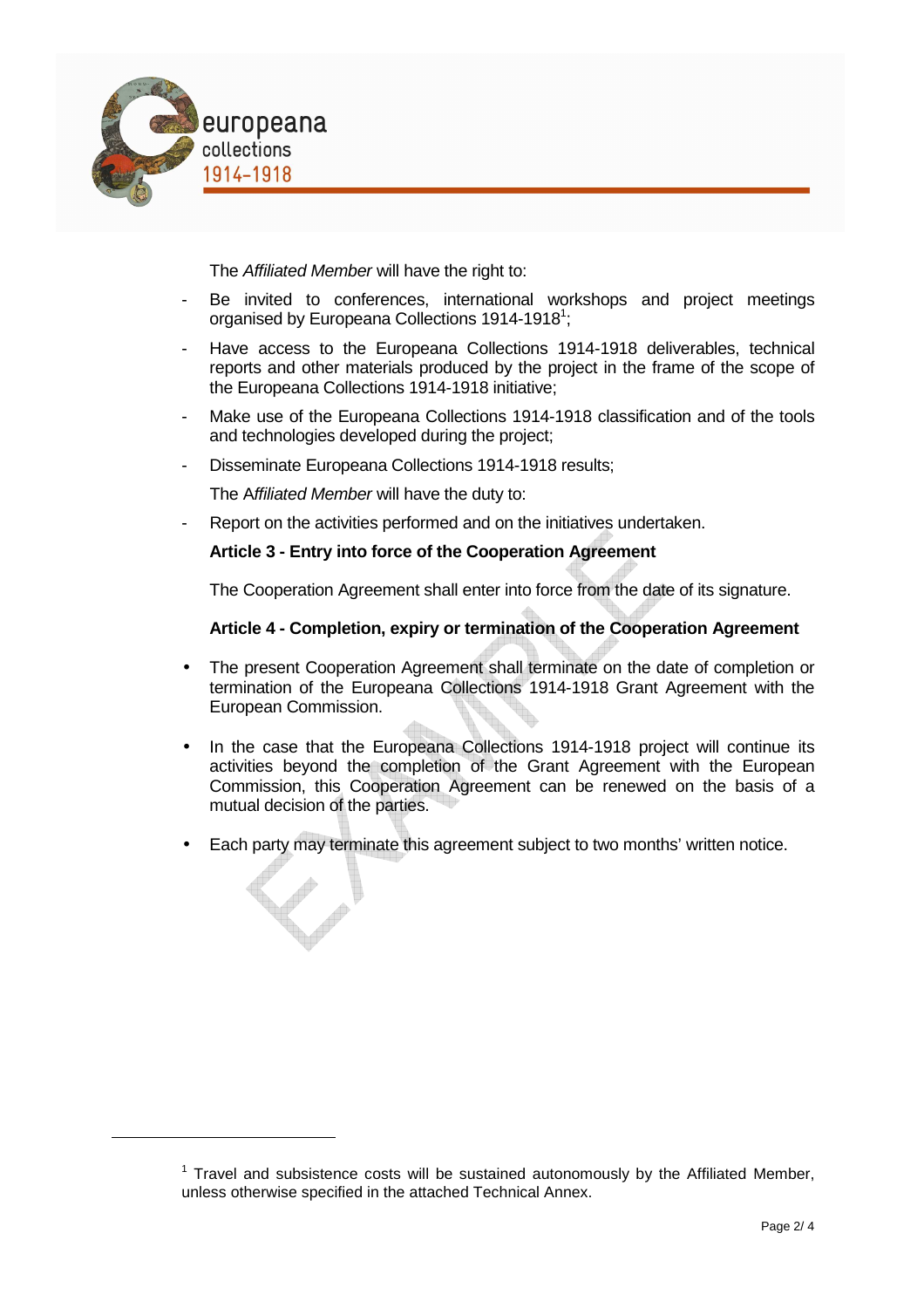

# For the parties

| <b>The Coordinator</b><br>Staatsbibliothek zu Berlin<br>Europeana Collections 1914-1918 project<br>Potsdamer Straße 33<br>D-10785 Berlin |                      |  |  |  |  |
|------------------------------------------------------------------------------------------------------------------------------------------|----------------------|--|--|--|--|
| NAME OF THE AUTHORISED REPRESENTATIVE: Thorsten Siegmann                                                                                 |                      |  |  |  |  |
| TITLE:                                                                                                                                   | Project-Co-ordinator |  |  |  |  |
|                                                                                                                                          |                      |  |  |  |  |
|                                                                                                                                          |                      |  |  |  |  |
| <b>The Affiliated Member</b>                                                                                                             |                      |  |  |  |  |
| ORGANISATION: <mark>XXX</mark>                                                                                                           |                      |  |  |  |  |
| ADDRESS: XXX                                                                                                                             |                      |  |  |  |  |
| NAME OF THE AUTHORISED REPRESENTATIVE: XXX                                                                                               |                      |  |  |  |  |
| TITLE: XX<br>SIGNATURE:                                                                                                                  |                      |  |  |  |  |
|                                                                                                                                          |                      |  |  |  |  |
| DATE:                                                                                                                                    |                      |  |  |  |  |